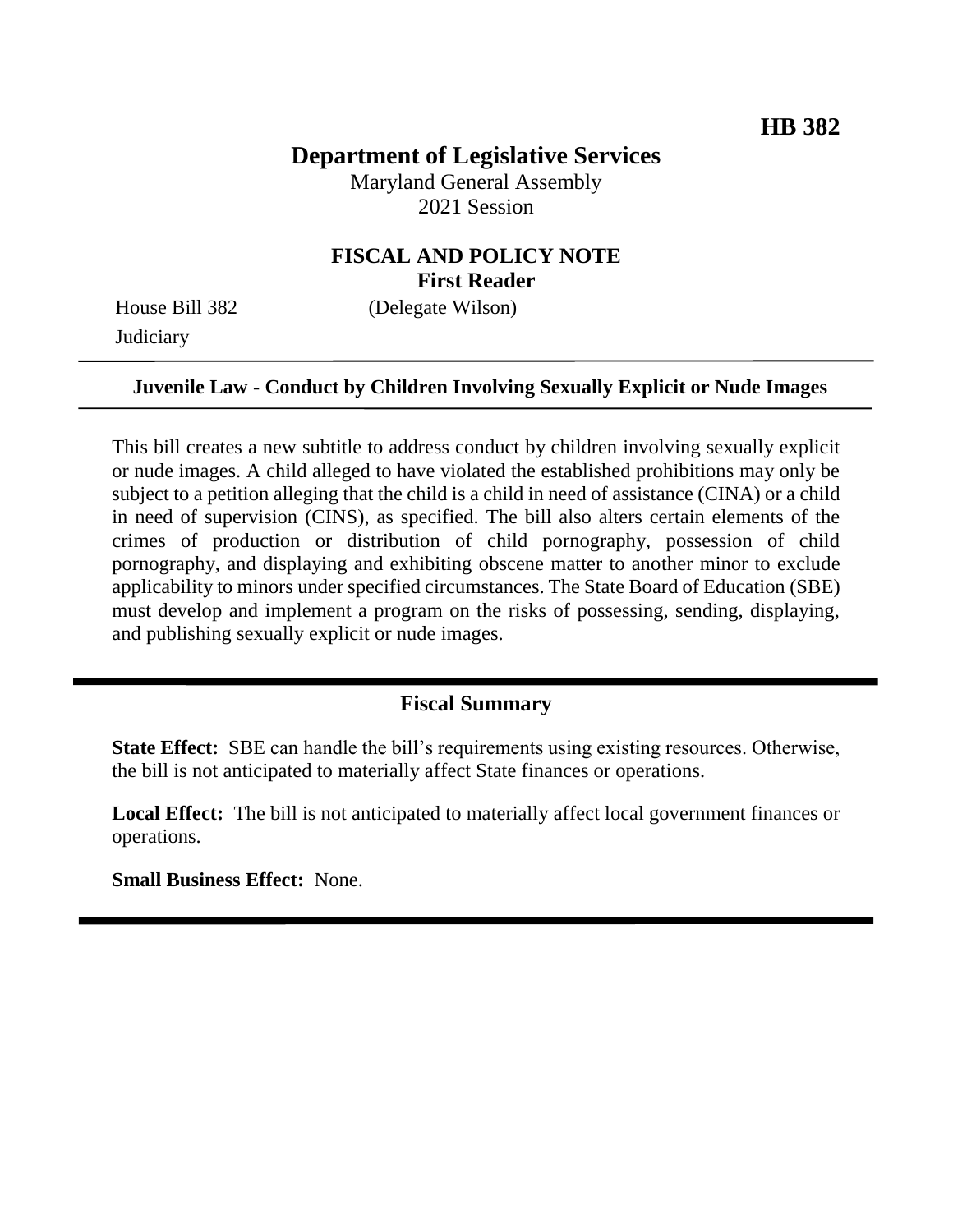# **Analysis**

#### **Bill Summary:**

#### *Prohibitions Established by New Subtitle*

A child may not knowingly send, display, or publish to another a sexually explicit or nude image *depicting another child* unless:

- each person depicted in the image gave the child permission to send, display, or publish the image or no person depicted in the image had a reasonable expectation that it would remain private;
- the sexually explicit or nude image (1) was solicited or otherwise requested by each person who received, observed, or otherwise viewed the image or (2) was sent, displayed, or published under circumstances in which each person who received, observed, or otherwise viewed the image agreed to do so; and
- no person who received, observed, or otherwise viewed the image suffered emotional distress from the exposure.

A child may not knowingly send, display, or publish to another a sexually explicit or nude image *depicting only the child* unless:

- the sexually explicit or nude image (1) was solicited or requested by each person who received, observed, or otherwise viewed the image or (2) was sent, displayed, or published under circumstances in which each person who received, observed, or otherwise viewed the image agreed to do so; and
- no person who received, observed, or otherwise viewed the image suffered emotional distress from the exposure.

A child may not knowingly possess a sexually explicit or nude image depicting another child without the other child's consent unless the child, within 72 hours after initially viewing the image, took reasonable steps to destroy the image or reported the image to the child's parent, guardian, or custodian.

A child alleged to have violated the above provisions may be subject only to a petition alleging that a child is a CINA if the child is younger than age 13 or is at least age 13 and is not alleged to have violated the prohibitions against sending, displaying, or publishing a sexually explicit or nude image. A child at least age 13 who is alleged to have violated the prohibitions regarding sending, displaying, or publishing a sexually explicit or nude image may be subject only to a petition alleging that the child is a CINS.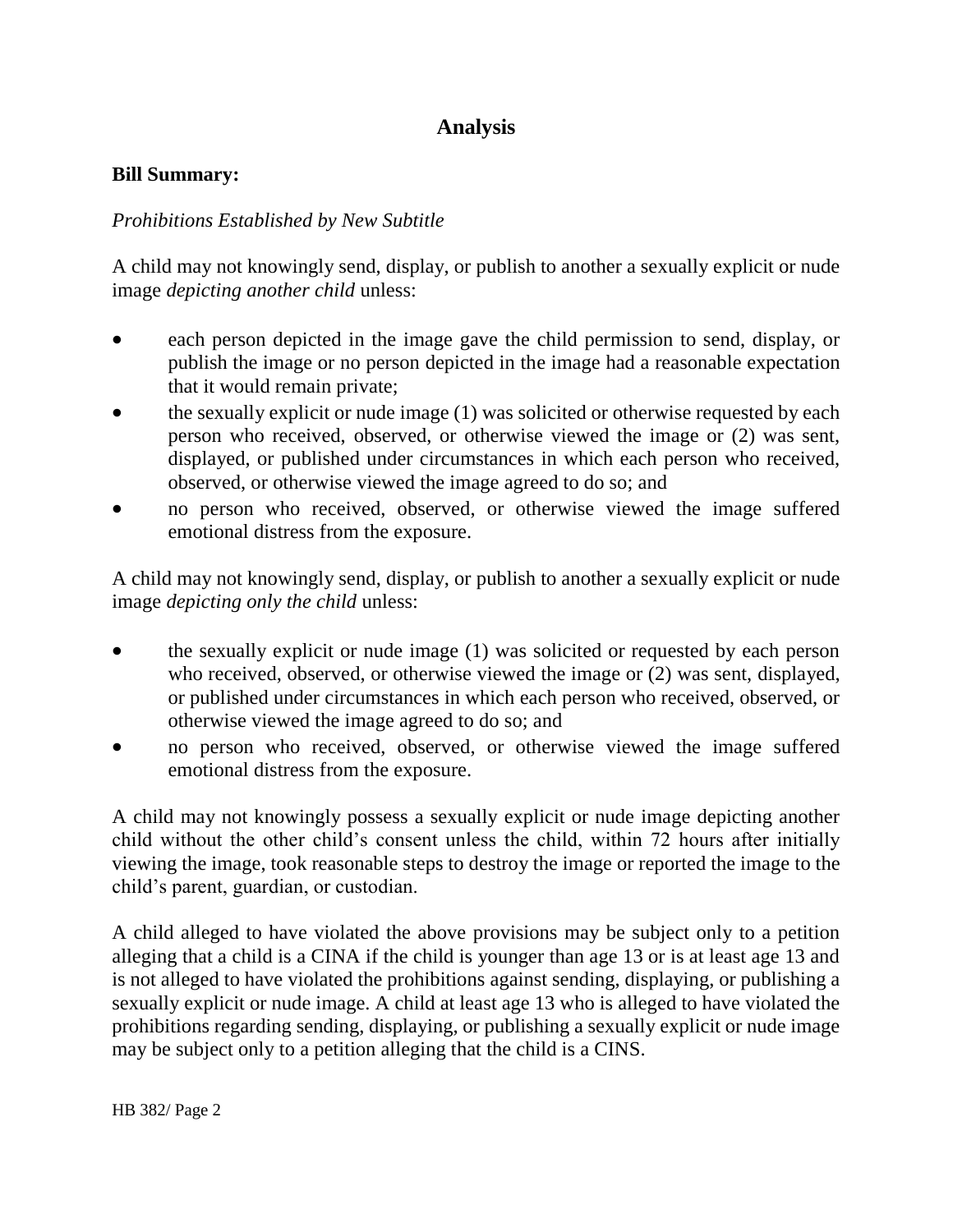## *Limitations on Applicability*

The above provisions do not apply to a child who possesses, sends, displays, or publishes a sexually explicit or nude image that the child knows or reasonably should know consists of, depicts, or was created because of (1) an act of sexually assaultive behavior, as defined in § 10-923 of the Courts and Judicial Proceedings Article; (2) sex trafficking, as defined in § 5-701 of the Family Law Article; (3) a violation of § 3-709 of the Criminal Law Article (sextortion and revenge porn); or (4) the violation of a law of another state, the United States, or a foreign country that is equivalent to one of these offenses. The provisions also do not apply if the child knows or reasonably should know that the image was created or produced without the consent of a person depicted in the image or to the possession, transmission, display, or publication of an image which is directly related to the financial gain of any person.

## *Alterations to Existing Prohibitions Regarding Obscene Matter and Child Pornography*

The bill prohibits a minor from being found to have violated provisions that prohibit a person from willfully or knowingly displaying or exhibiting to a minor specified obscene material (§ 11-203 of the Criminal Law Article) unless the item consists of or is principally made up of a depiction or obscene picture created or otherwise produced without the consent of a person depicted or because of specified acts, including sex trafficking, sextortion, or revenge porn.

The bill specifically excludes from existing child pornography crimes under § 11-207 of the Criminal Law Article the minor who is the subject of the pornography by specifying that prohibitions pertaining to a minor apply to "*another who is* a minor." A minor may not be found to have violated § 11-207 for conduct that violates the prohibitions specified above regarding sending, displaying, or publishing a sexually explicit or nude image.

The bill likewise makes the possession of child pornography offenses under § 11-208 of the Criminal Law Article inapplicable to children who are the subject of the pornography. The bill also specifies that prohibitions against the possession of child pornography may not be construed to prohibit a person from possessing (1) a visual representation, as specified, showing only the person who possesses the visual representation or (2) a computer-generated image that is indistinguishable from the person who possesses the computer-generated image. A minor may not be found to have violated § 11-208 of the Criminal Law Article for conduct that violates provisions as established in the bill.

However, the bill's restrictions regarding § 11-207 and § 11-208 may not be construed to prohibit a prosecution or proceeding alleging a delinquent act against a minor who is ineligible to be the subject of CINA or CINS petition, as authorized under the bill.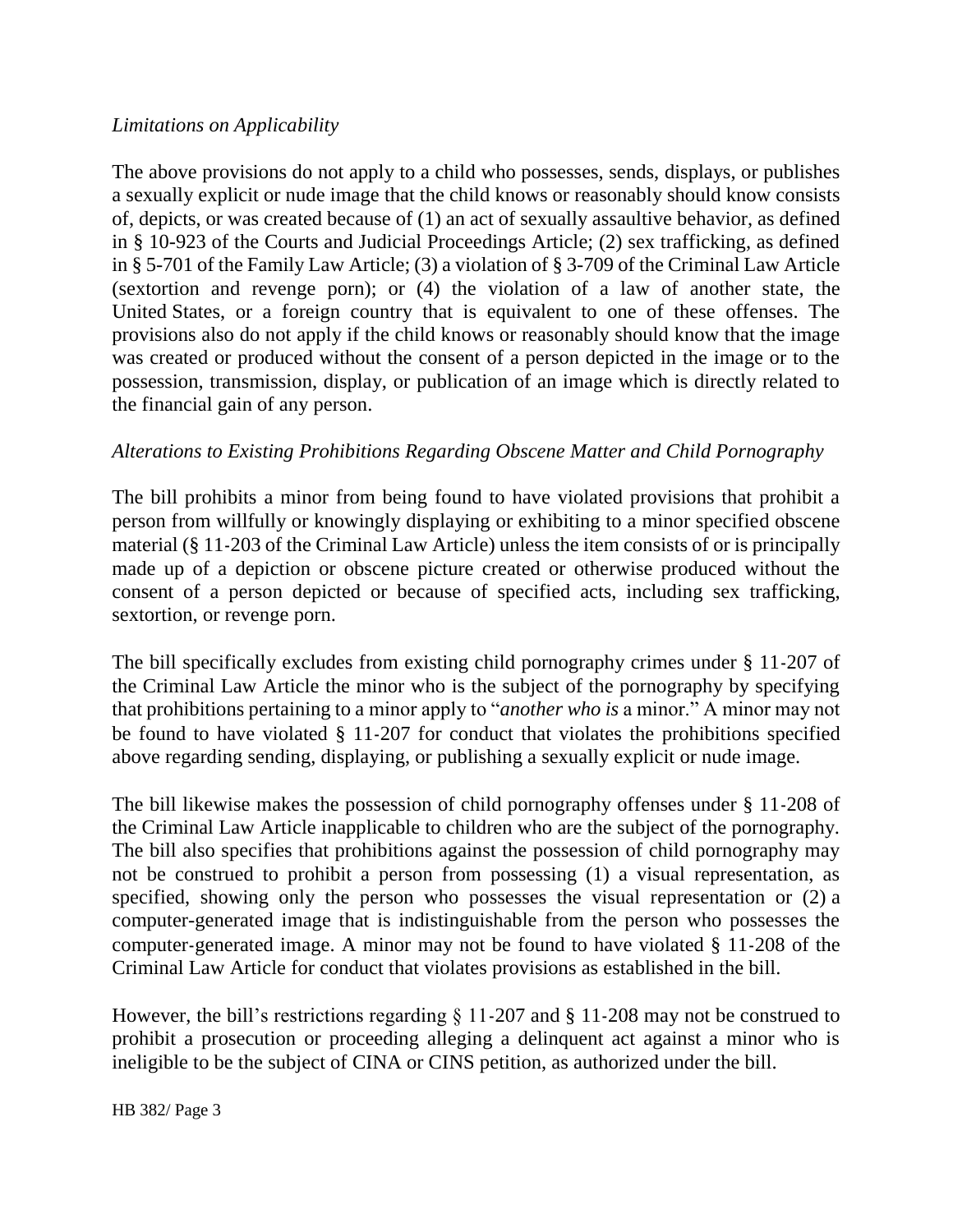#### *State Board of Education Responsibilities*

SBE must, in consultation with any relevant unit of State, county, or local government, develop and implement a program on the risks of possessing, sending, displaying, and publishing sexually explicit or nude images. The program must be started in grade 6 and delivered through grade 12 in each public school.

## **Current Law:**

# *Child in Need of Assistance and Child in Need of Supervision*

With certain exceptions, persons younger than age 18 who commit acts that would be crimes if committed by adults are handled by the juvenile justice system. Unlike the adult criminal system, the juvenile system is designed to protect public safety while holding young offenders accountable for their actions without a determination of guilt or the imposition of fixed sentences.

Statutory provisions set forth procedures regarding juveniles who are alleged to have committed a delinquent act as well as those who are alleged to be a CINS. A CINS is a juvenile requiring guidance, treatment, or rehabilitation who (1) is required by law to attend school and is habitually truant; (2) is habitually disobedient, ungovernable, and beyond the control of the person with custody; (3) deports himself or herself so as to injure or endanger the child or others; or (4) has committed an offense applicable only to children. Within 25 days of receiving a complaint alleging that a child is in need of supervision, a juvenile intake officer may (1) authorize the filing of a petition or a peace order request, or both; (2) propose an informal adjustment of the matter; or (3) refuse authorization to file a petition or peace order or both.

Statutory provisions also set forth procedures regarding CINA. A CINA is a child who requires court intervention because the child was abused or neglected or has a developmental disability or a mental disorder, and the child's parents, guardian, or custodian are unable or unwilling to give proper care and attention to the child and the child's needs.

## *Sale or Display of Obscene Item to Minor – § 11-203 of the Criminal Law Article*

Among other prohibitions, a person may not willingly or knowingly display or exhibit to a minor an item (1) the cover or content of which is principally made up of an obscene description or depiction of illicit sex or (2) that consists of an obscene picture of a nude or partially nude figure. Violators are guilty of a misdemeanor, punishable by imprisonment for up to one year and/or a \$1,000 fine for a first violation and imprisonment for up to three years and/or a \$5,000 fine for each subsequent violation.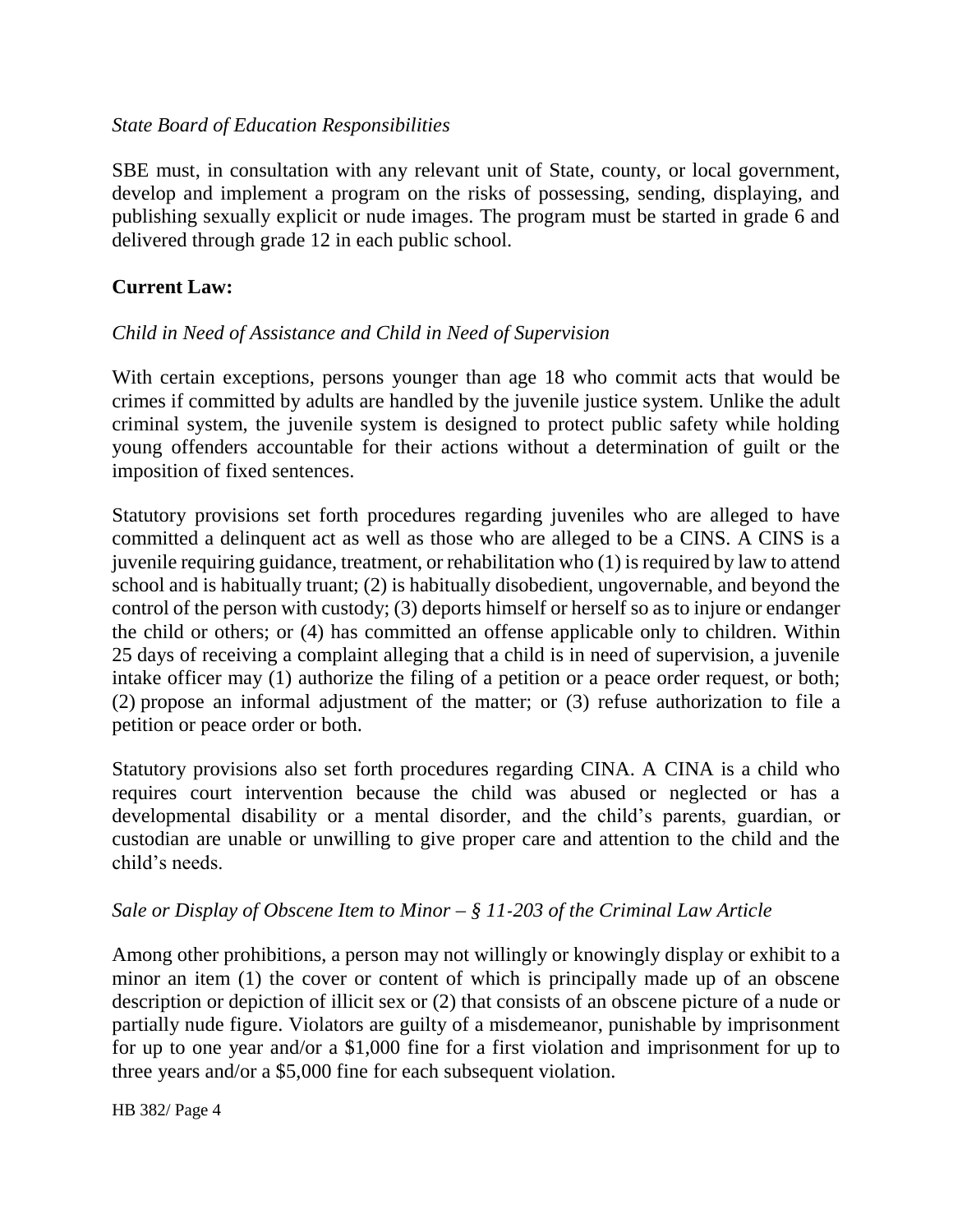# *Production or Distribution of Child Pornography – § 11-207 of the Criminal Law Article*

## A person may not:

- cause, induce, solicit, or knowingly allow a minor to engage as a subject in the production of obscene matter or a visual representation or performance that depicts a minor engaged as a subject in sadomasochistic abuse or sexual conduct;
- photograph or film a minor engaging in an obscene act, sadomasochistic abuse, or sexual conduct;
- use a computer to depict or describe a minor engaging in an obscene act, sadomasochistic abuse, or sexual conduct;
- knowingly promote, advertise, solicit, distribute, or possess with the intent to distribute any matter, visual representation, or performance that depicts a minor engaged as a subject in sadomasochistic abuse or sexual conduct or in a manner that reflects the belief, or that is intended to cause another to believe, that the matter, visual representation or performance depicts a minor engaged as a subject of sadomasochistic abuse or sexual conduct; or
- use a computer to knowingly compile, enter, transmit, make, print, publish, reproduce, cause, allow, buy, sell, receive, exchange, or disseminate any notice, statement, advertisement, or minor's name, telephone number, place of residence, physical characteristics, or other descriptive or identifying information for the purpose of engaging in, facilitating, encouraging, offering, or soliciting unlawful sadomasochistic abuse or sexual conduct of or with a minor.

Violators are guilty of a felony, punishable by imprisonment for up to 10 years and/or a \$25,000 maximum fine for a first violation and imprisonment for up to 20 years and/ or a \$50,000 maximum fine for each subsequent violation.

## *Possession of Child Pornography – § 11-208 of the Criminal Law Article*

A person may not knowingly possess and intentionally retain a film, videotape, photograph, or other visual representation showing an actual child or a computer-generated image that is indistinguishable from an actual and identifiable child younger than age 16:

- engaged as a subject of sadomasochistic abuse;
- engaged in sexual conduct; or
- in a state of sexual excitement.

Violators are guilty of a misdemeanor, punishable by imprisonment for up to 5 years and/or a \$2,500 maximum fine for a first offense. A subsequent violation is a felony, punishable by imprisonment for up to 10 years and/or a \$10,000 maximum fine.

HB 382/ Page 5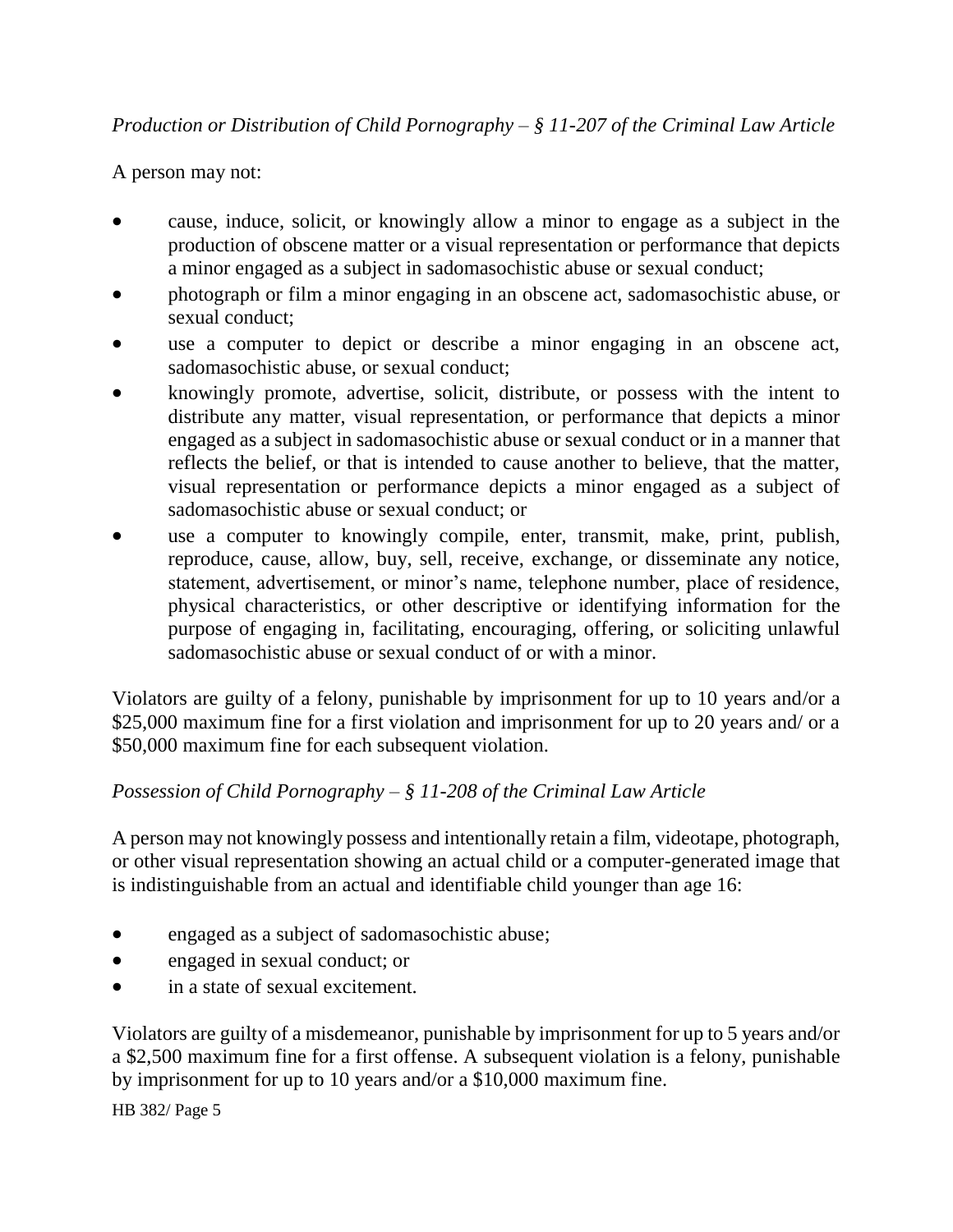#### *In re: S.K.*

In the case of *In re: S.K.,* 466 Md. 61 (2019), the Maryland Court of Appeals upheld a juvenile court's ruling that a 16-year-old girl who texted a video of herself participating in a consensual sexual act with another person was delinquent under statutory prohibitions against distribution of child pornography and displaying an obscene item to a minor. The girl who was the subject of the case, S.K., had sent to two of her friends a one-minute video of herself performing a sexual act. Later, there was a disagreement among the friends, and the video was distributed to other students at the high school as well as the school resource officer. After notification, the State's Attorney for Charles County filed a juvenile petition alleging criminal charges against S.K. under § 11-207 (a)(2) and (a)(4) and § 11-203(b)(1)(ii) (sale or display of an obscene item to a minor) of the Criminal Law Article. The juvenile court ultimately found S.K. involved as to two of the three charges and imposed supervised probation subject to several terms and conditions, including approximately three weeks of electronic monitoring. S.K. subsequently fulfilled her probation requirements, and the case has been ordered closed and sealed.

In the opinion, the Court of Appeals noted that other states have responded to the issues surrounding teenage sexting with specific legislation. For example, states have included provisions such as separate offenses as applied to minors, affirmative defenses for minors, and lower penalties if the minor is found delinquent. Further, the court noted that Maryland has not passed any such legislation and recognized that there may be compelling reasons for treating teenage sexting differently than child pornography. The court noted that while legislation to specially address sexting by minors has been unsuccessful in the past, "…in light of these policy concerns, such legislation ought to be considered by the General Assembly in the future."

# **Additional Information**

**Prior Introductions:** HB 1245 of 2020 received a hearing in the House Judiciary Committee, but no further action was taken.

#### **Designated Cross File:** None.

**Information Source(s):** Anne Arundel, Baltimore, Garrett, Howard, and Montgomery counties; City of Laurel; Maryland State Commission on Criminal Sentencing Policy; Judiciary (Administrative Office of the Courts); Office of the Public Defender; Maryland State's Attorneys' Association; Maryland State Department of Education; Department of Juvenile Services; Department of Public Safety and Correctional Services; Department of State Police; Department of Legislative Services